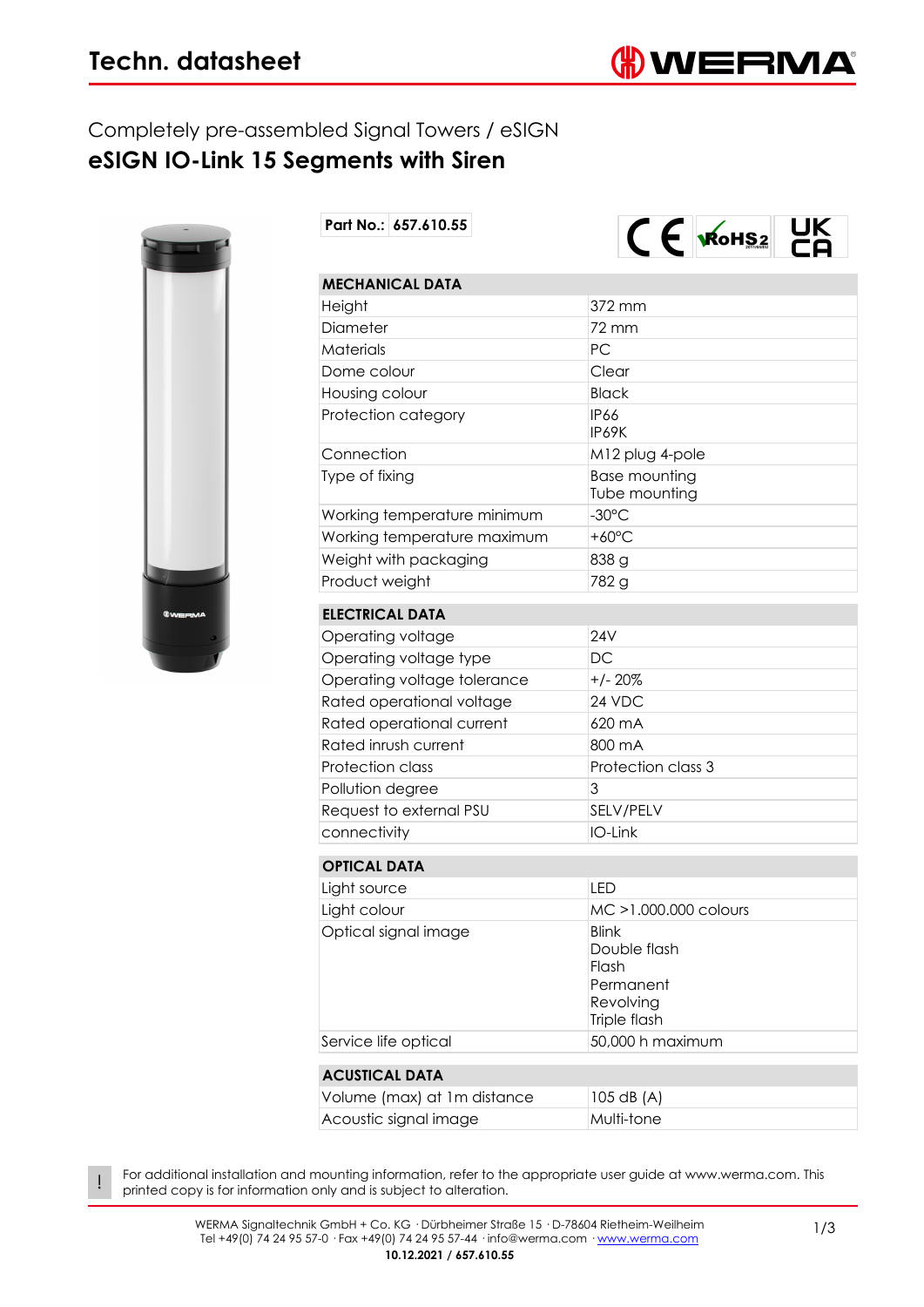!

### Completely pre-assembled Signal Towers / eSIGN

# **eSIGN IO-Link 15 Segments with Siren**

| Number of tones               | 10 tone               |  |
|-------------------------------|-----------------------|--|
| Volume adjustable             | Software controlled   |  |
| Volume adjustment range       | 80-105 dB (A)         |  |
| Acoustic service life         | 5,000 h minimum       |  |
|                               |                       |  |
| <b>APPROVAL DATA</b>          |                       |  |
| Conforms with CE              | Yes                   |  |
| WFFF                          | Yes                   |  |
| Conforms with RED directive   | <b>No</b>             |  |
| Conform with ATEX-directive   | <b>No</b>             |  |
| Conforms with CCC-Ex          | <b>No</b>             |  |
| Conforms with CCC             | <b>No</b>             |  |
| Conforms with UL              | <b>No</b>             |  |
| Conforms with FCC             | Νo                    |  |
| Conforms with IC              | <b>No</b>             |  |
| EAC certificate available     | Νo                    |  |
| Conforms with UKCA (Importer) | Yes (WERMA (UK) Ltd.) |  |
| Conforms with CMIM            | <b>No</b>             |  |
| Conforms with AS-I            | Νo                    |  |
| Conforms with GL              | <b>No</b>             |  |
| Conforms with RoHS CN         | <b>No</b>             |  |
| Conforms with VdS             | No                    |  |

For additional installation and mounting information, refer to the appropriate user guide at www.werma.com. This printed copy is for information only and is subject to alteration.